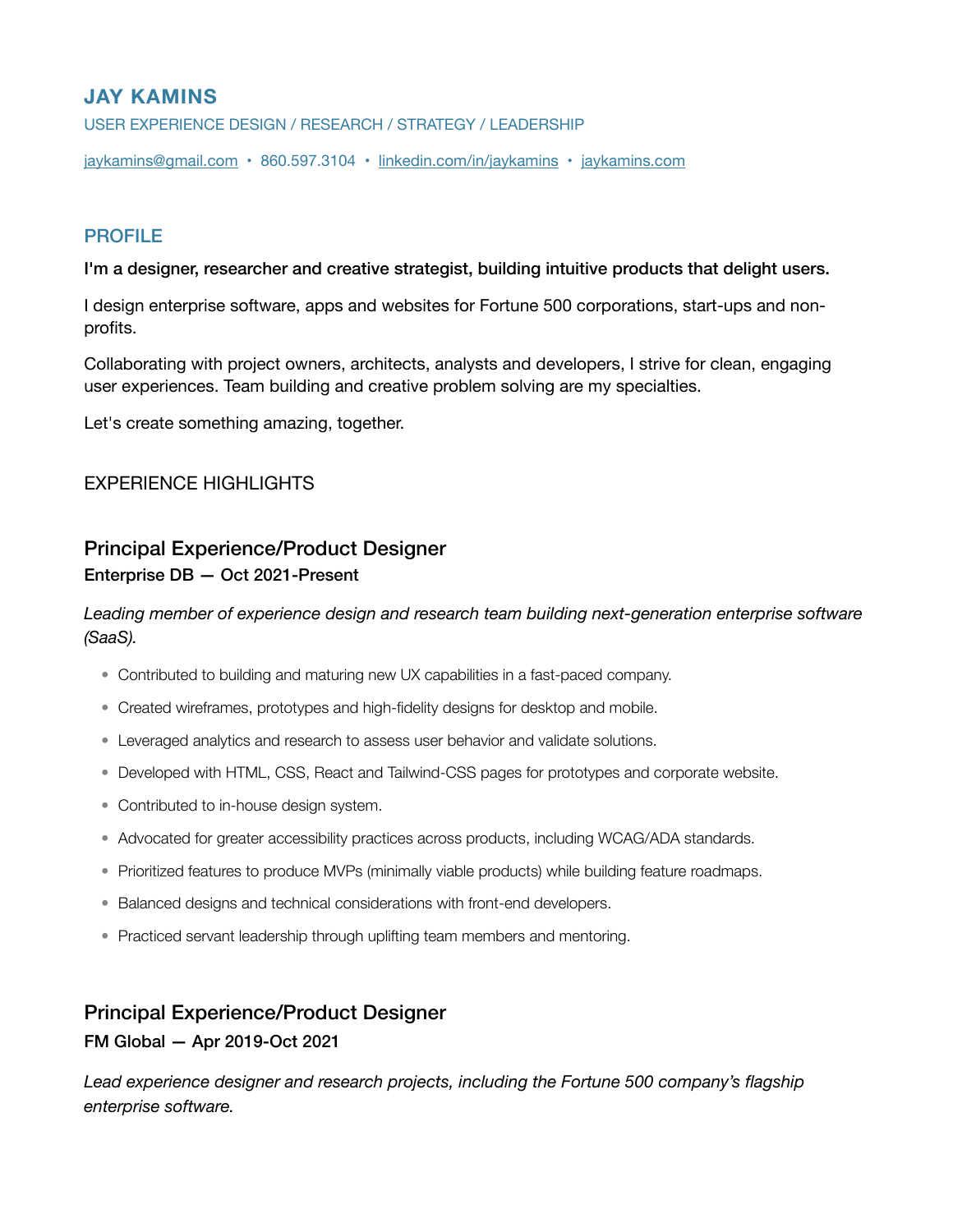- Led and mentored multiple teams of designers.
- Designed complex, high-traffic enterprise software products.
- Developed HTML & CSS prototypes for user testing and hand-off to devs for integration.
- Partnered with PM's, Analysts and Architects to balance business, technical and user needs.
- Executed user research initiatives including surveys, workshops, and interviews.
- Created journey maps, business blueprints, wireframes, prototypes and high-fidelity designs.
- Contributed to in-house design system.
- Prioritized features to produce MVPs (minimally viable products) while building feature roadmaps.
- Thrived in Agile, including writing acceptance criteria, creating user stories and refining backlogs.
- Built relationships across the organization to break down silos and encourage collaboration.

#### Lead Experience Design / Owner

#### Pixel & Light — Nov 1999-Apr 2019

#### *Consultant designing user experiences, animations, illustrations and print. Clients ranged from international corporations to non-profits*

Clients included: Google, Fidelity, Pixar, PBS, The Smithsonian, Viacom, Volkswagen, Warner Brothers, Boston University, Harvard, MIT, Unilever

- Built, led and mentored multiple teams of designers and developers
- Designed user experiences for 120+ web sites, eCommerce sites, and native mobile apps.
- Created 200+ technical/editorial illustrations and animations.
- Developed corporate brands and identity across all media.
- Consistently completed projects on-time and on-budget.

#### Senior Visual Designer

#### Event Zero — Apr 1999-Nov 1999

*Created XD/Visual for clients ranging from large companies to start-ups.* 

- Led UX/UI/Visual projects for a range of companies.
- Built information architecture (IA) documents.
- Worked directly with clients to develop their digital presence.

#### Creative Director

SilverPlatter Education — Jan 1993-Apr 1999